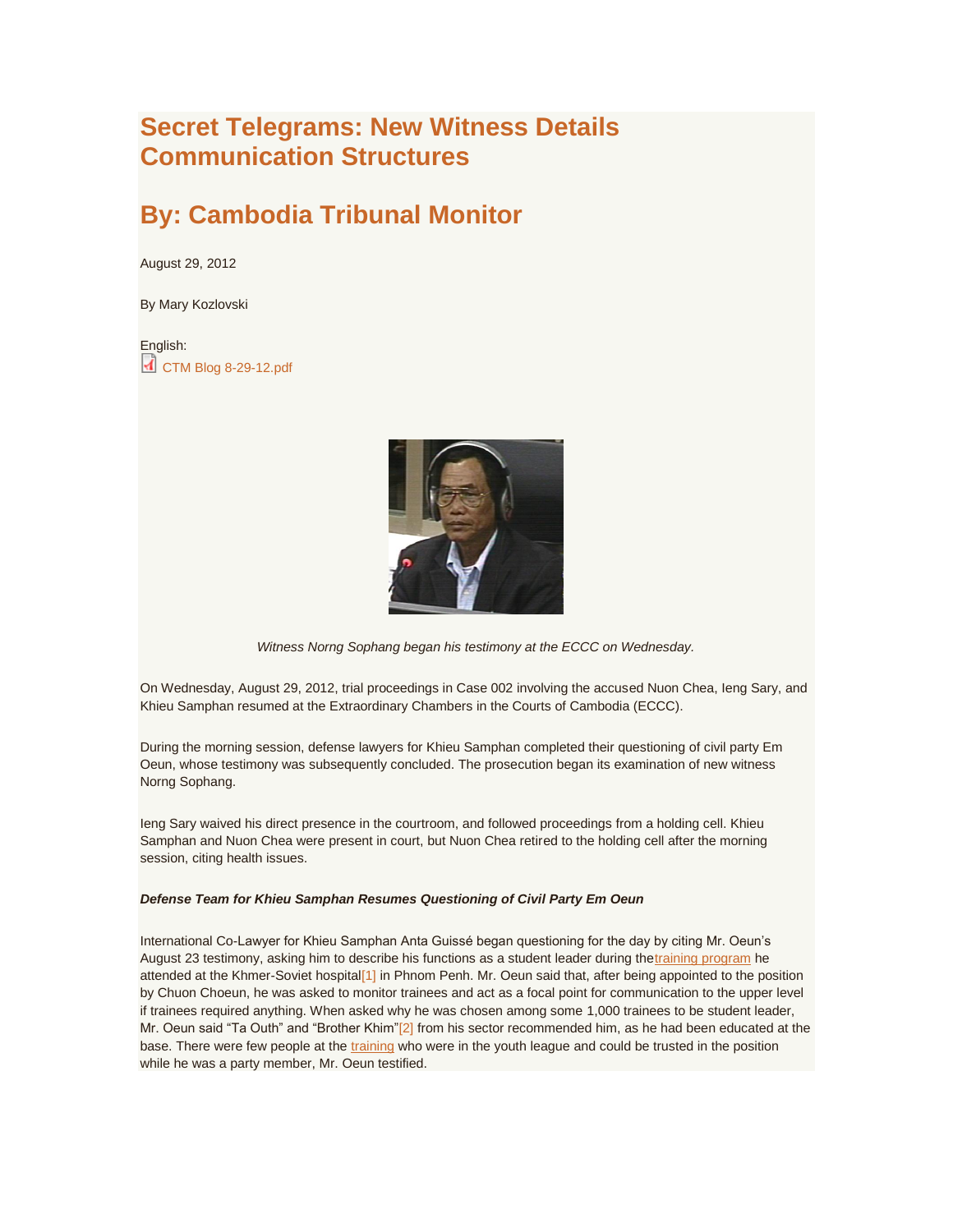Ms. Guissé read two excerpts from Mr. Oeun's victim information forms that referred to the [arresto](http://www.cambodiatribunal.org/blog/2012/08/secret-telegrams-new-witness-details-communication-structures)f Leng Sey<sup>[3]</sup> and attempted to clarify whether Mr. Oeun saw both Leng Sey and her husband, Tiv OI, being arrested. International Senior Assistant Co-Prosecutor Vincent de Wilde stated at this point that he believed there was a discrepancy between the English and French translations and suggested that Ms. Guissé rely on the original Khmer version of the document. Ms. Guissé said she indicated to the court that she was reading from a [French](http://www.cambodiatribunal.org/blog/2012/08/secret-telegrams-new-witness-details-communication-structures)  [translation](http://www.cambodiatribunal.org/blog/2012/08/secret-telegrams-new-witness-details-communication-structures) and it was incumbent upon the civil party, not the prosecution, to provide clarification. International Civil Party Lawyer Christine Martineau said she felt Ms. Guissé's manner of addressing the prosecution was inappropriate and that questioning should rely on the original version. Ms. Martineau also stated that the defense had been "quick to overlook" discrepancies in translation when it suited them.

Ms. Guissé began to reply but was interrupted by Trial Chamber President Nil Nonn, who told Ms. Guissé that she should follow her own recommendation and pause before speaking. President Nonn said that there was no need for French-speaking counsel to rely heavily on a French translation rather than verifying the Khmer original with their national colleague. Ms. Guissé apologized for not observing a pause and said she was [seeking](http://www.cambodiatribunal.org/blog/2012/08/secret-telegrams-new-witness-details-communication-structures) clarification from Mr. Oeun and relying on the French translation because she noticed a discrepancy between the Khmer and French versions. "When translation problems arise, I believe that it is in the courtroom that such problems be highlighted, so that clarifications or corrections be made. If the French says one thing and the Khmer says another, I believe that for the sake of clarity of proceedings, we should elucidate such issues and bring a solution to them," Ms. Guissé said.

After the counsel repeated her inquiry, Mr. Oeun testified that Leng Sey was arrested at the hospital, stripped naked and tossed into a truck, but she was not arrested at the same time as her husband, Tiv Ol. Ms. Guissé again referred to testimony by Mr. Oeun on August 23, in which he stated that political training sessions at Borei Keila lasted anywhere between one week and 10 days and occurred every one or two months, and he had only attended one such session. When asked how he was aware of other sessions, Mr. Oeun said that at the hospital he spoke with people from the bases after they attended training sessions, though he could not remember their names.

Moving to Mr. Oeun's August 27 testimony, Ms. Guissé sought confirmation from Mr. Oeun that he saw Pol Pot, Nuon Chea, Khieu Samphan, and other leaders for the "first time" at the training session at Borei Keila. Upon receiving confirmation, Ms. Guissé asked how Mr. Oeun recognized leaders – citing Nuon Chea, Khieu Samphan, and Leng Sey from Mr. Oeun's August 23 testimony – onstage if he had never seen them before. Mr. Oeun reiterated that they were introduced to the participants; he also told Ms. Guissé that So Phim was not in attendance.

In response to queries from Ms. Guissé about the composition of participants, Mr. Oeun said that the most senior district-level representatives were invited to attend the training along with participants from zone and sector committees. Mr. Oeun testified that when he worked at the hospital in Sector 20 he would not have been entitled to participate in such training, but because he was sent to Russian Hospital and appointed student leader, he was called to attend. Ms. Guissé asked if the civil party brought people from his class to the political training session, to which Mr. Oeun replied that they only called on student leaders and people could not attend the training at will. Upon questioning from Ms. Guissé about the presence of Leng Sey, Mr. Oeun said Leng Sey did not speak at the political training but was onstage because there were students from her hospital and ministry there. When Ms. Guissé sought clarification on whether other students were present besides Mr. Oeun, Mr. de Wilde termed the line of inquiry pointless as the civil party previously noted that several student leaders were present. President Nonn instructed Mr. Oeun to respond. The civil party said again that he was sent to the training because he was a student leader and Leng Sey was probably there to observe other students.

Taking over from his colleague, National Co-Lawyer for Khieu Samphan Kong Sam Onn pursued questioning of Mr. Oeun about conflicting dates and timelines in his testimony and prior statements, citing the differing dates of his father's disappearance as an example. Mr. Sam Onn asked if this inconsistency was the result of memory lapse, being told by someone to testify differently, or being informed of the court's temporal jurisdiction. [4] Mr Oeun said the facts were there but he may have mistaken the dates, and after receiving assistance in copying his statement to the official form, he did not thoroughly review whether the dates were consistent. Mr. Sam Onn asked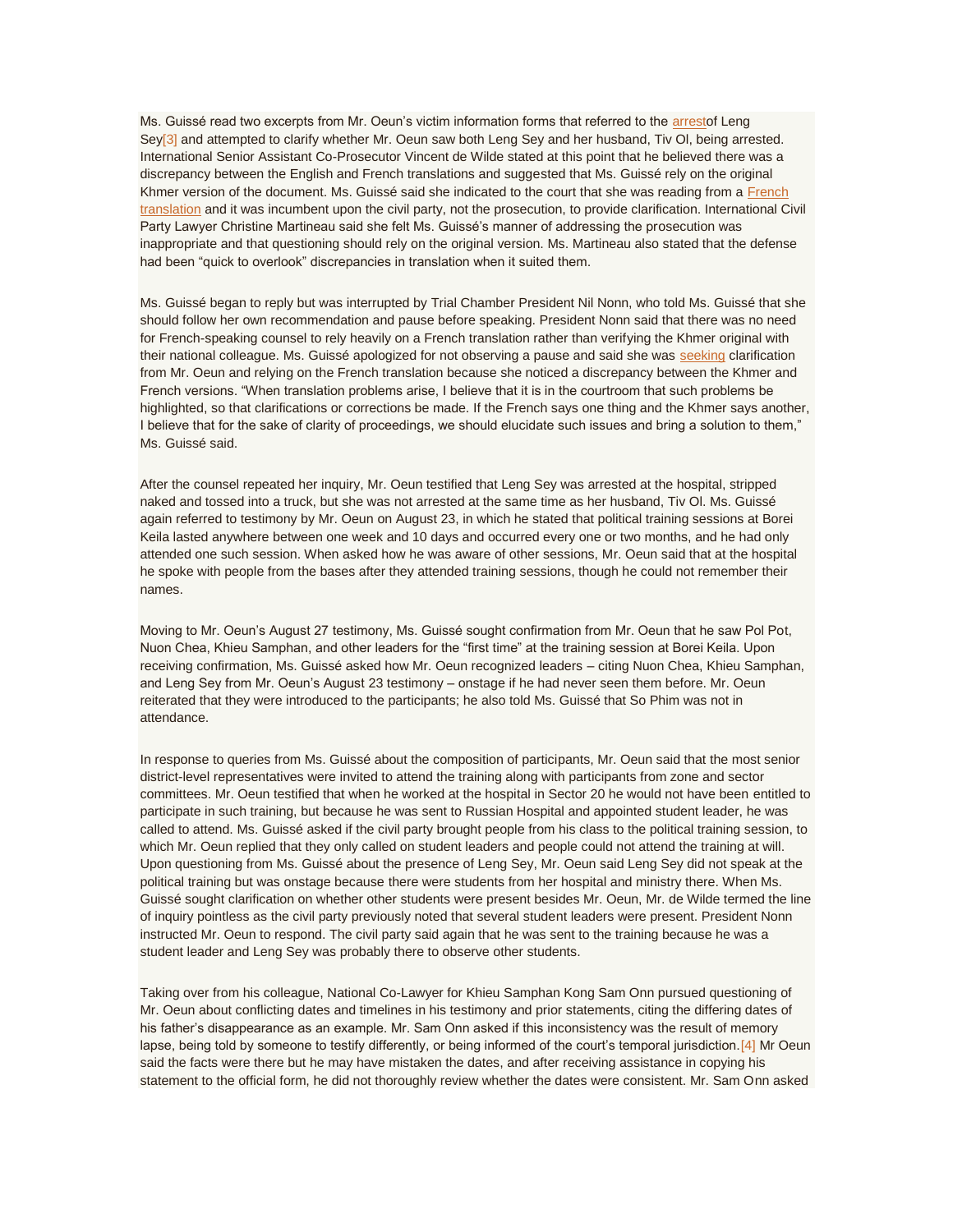Mr. Oeun if 1974 was the date he recalled as his father's removal and execution. Mr. Oeun acknowledged that dates were inconsistent and events confused, using the example of his mother's death. [5]

Earlier on, I thought that my mother was dead because of the aerial bombardment by B-52 of the US. And then later on when I went back home, I thought over it again, and I thought of the date when my father was arrested and brought away, and then I started to factor in all the information and the events that took place at the time. That's why I came up with subsequent dates concerning the execution of my father.

Mr. Sam Onn asked if the civil party recalled that B-52 bombs were dropped aerially, to which Mr. Oeun said that at his hometown there was a big pond as a result of B-52 bombing and people – including his parents – were all



terrified. Mr. Oeun said there was a lot of misery because **permit and the constant people were "constantly** 

threatened" with aerial bombardment[.\[6\]](http://www.cambodiatribunal.org/blog/2012/08/secret-telegrams-new-witness-details-communication-structures#_ftn6) When asked by Mr. Sam Onn to elaborate on the bombardment, he said there were hundreds of craters as a result of carpet-bombing; some ranging from seven to 10 meters deep.

Mr. Sam Onn moved his questioning to Mr. Oeun's tenure at the Khmer-Soviet hospital in Phnom Penh, asking Mr. Oeun what his authority was as student leader. Mr. Oeun explained that he supervised students, overseeing their welfare, study and livelihoods, and received instructions from the hospital director on designating certain tasks. "Without the authorization, I would not have the power to do anything with the students," he testified. In response to inquiries from Mr. Sam Onn, Mr. Oeun said that among approximately 1,000 students at Khmer-Soviet hospital, there were three student leaders including a president, a vice-president, and a "member."

Turning to Mr. Oeun's attendance at the political training session, Mr. Sam Onn asked if he was present for the full course. Mr. Oeun said he was called back by the hospital director to treat patients and only attended the first four days of the seven-day session. Citing Mr. Oeun's statement<sup>[7]</sup> that indicated Nuon Chea talked for three days and Khieu Samphan spoke on the fourth and fifth days of the training session, Mr. Sam Onn inquired how Mr. Oeun knew Khieu Samphan spoke during a session he did not attend. After a comment from Mr. de Wilde on an apparent translation issue, Mr. Oeun again apologized for being unable to recall facts in proper sequence due to the passage of time and memory deterioration because of the suffering he endured.

Mr. Sam Onn pressed Mr. Oeun on the names of students who attended the training. The civil party said he did not know any participants except his uncle – Kong Sakun, alias Tuy, originally known as Mok, the "head of sector 20" who was arrested and killed by the Khmer Rouge possibly in late 1976 or early 1977.

Mr. Sam Onn sought clarification on previous explanations from Mr. Oeun about his mother's death, [8] quoting Mr. Oeun as saying in another statement that his mother was "killed by Pol Pot during the year when my father was arrested and executed" and that they were arrested from a pagoda while paying homage to monks. Mr. Oeun said he had written the information but noted that his memory was not good and there was no pagoda at the time. Mr. Sam Onn asked if Mr. Oeun recanted a previous statement that his mother died of "shock" in 1974, as a result of US aerial bombardments. Mr. Oeun agreed.

The defense team for Khieu Samphan concluded its questioning of Em Oeun.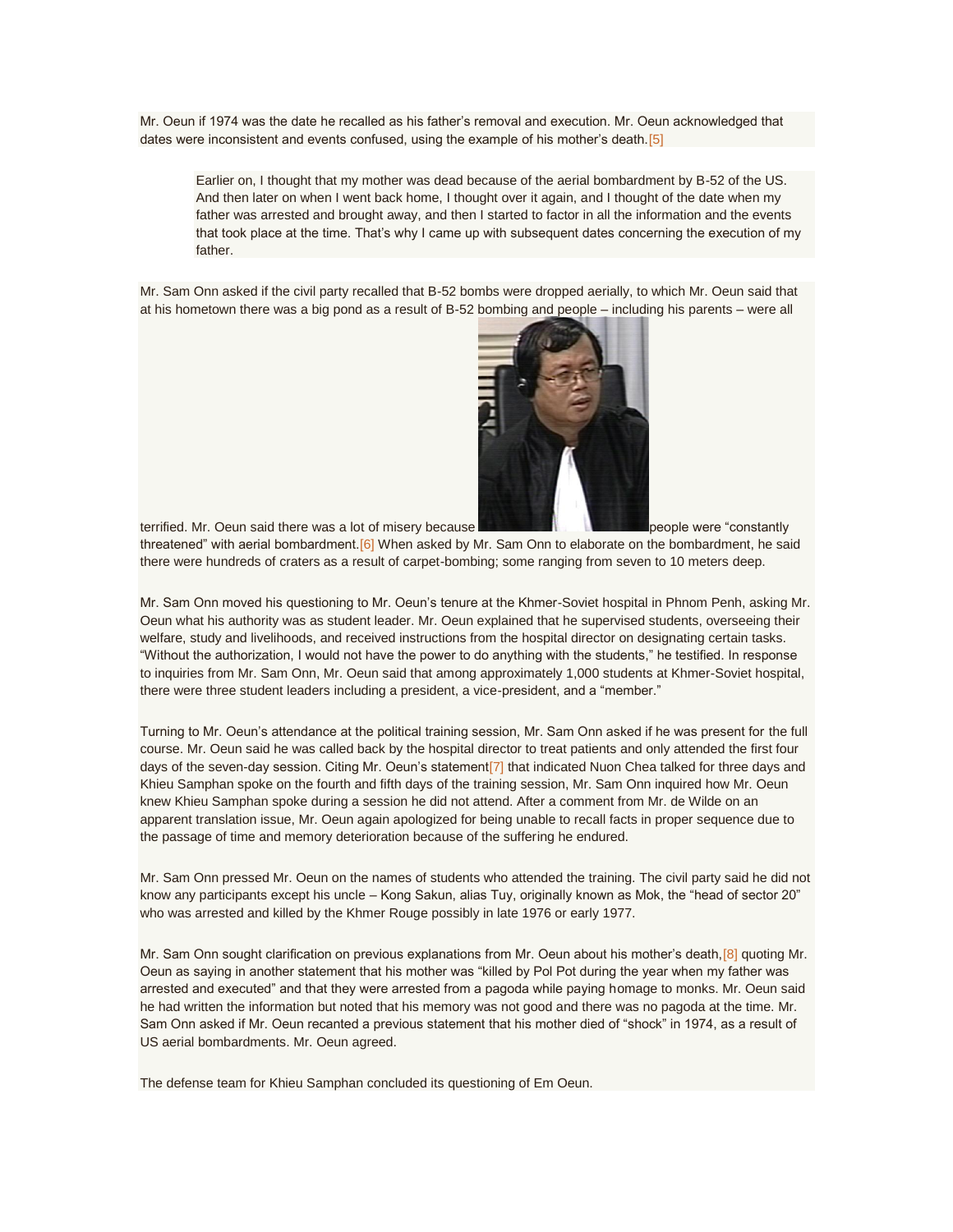#### *Civil Party Em Oeun Shortens Statement*

President Nonn informed Mr. Oeun that the civil party now had the opportunity to speak of the harm he experienced as a result of the crimes alleged in Case 002/01 and the suffering he endured during the regime. Mr. Oeun thanked the court and the public for attending proceedings and stated that he "never imagined" he would testify before the chamber. When Mr. Oeun began talking of his family life and education, President Nonn reminded him to limit himself to talking about the suffering he experienced under the regime, that he was not allowed to "beat about the bush" and had five minutes to "go straight to the point." If Mr. Oeun did not wish to make a statement he could choose not to do so, President Nonn said. Abruptly, Mr. Oeun said: "To cut short, I have no more idea." President Nonn said Mr. Oeun's testimony had concluded.

#### *New Witness Takes the Stand*

Following a short recess, a new witness took the stand. In response to preliminary questions from President Nonn, witness Norng Sophang<sup>[9]</sup> said that he was born on January 2, 1952, and is 60 years old. Mr. Sophang testified that he lives in Battambang province and is a retired schoolteacher; he is married with three children. Mr. Sophang confirmed that he has no relationship with any civil parties or accused and had taken an oath. Mr. Sophang told President Nonn that he gave two interviews to investigators from the Office of the Co-Investigating Judges (OCIJ) and that he had read the record of his interviews, which were consistent with the accounts he gave.

#### *Prosecution Begins Questioning of Witness Norng Sophang*

National Senior Assistant Co-Prosecutor Veng Huot led the prosecution's questioning of Mr. Sophang, referring to a document<sup>[10]</sup> in which Mr. Sophang stated that a "Mr. Hom,"<sup>[11]</sup> a sector chief, appointed him to work at B-17. In response to queries from Mr. Huot, Mr. Sophang said Hom was sector secretary in Preah Vihear and assigned him to work at B-17 in 1973, after Hom conducted political training to indoctrinate Mr. Sophang and others so they could be disciplined before working at "the center." Mr. Sophang said they were trained to act in line with party policy in order to be disciplined and have "good morality" before being assigned to work for the center.

Mr. Huot next inquired about the purpose, location, and structure of B-17. Mr. Sophang testified that B-17 was a place of production to support Angkar where vegetables were grown, people's "stance" would be tested, and people could receive training before working in the center. Mr. Sophang said "Mr. Dim" was in charge of B-17, which was located in Kampong Cham province. In response to further questioning by Mr. Huot, Mr. Sophang said he grew vegetables, bananas, and sugarcane at B-17 for half a year, before attending a training session there on telegrams in mid-1973. Mr. Sophang explained that "Ponn" taught him to translate telegrams at the sessions, which were attended by "The" and other people, and he soon became skillful at it. The witness testified that he was initially alone at the training, the purpose of which was to teach him to receive and translate "secret telegrams" before sending them to Angkar.



Mr. Huot sought clarification after quoting Mr. Sophang as saying in his statement to OCIJ investigators that Ponn was the group leader who taught Mr. Sophang and there were "four or five people" in Mr. Sophang's telegram section. Mr. Sophang confirmed the statement, adding that he was the only trainee initially as others had already been taught or were skillful enough so as not to require training. When asked about his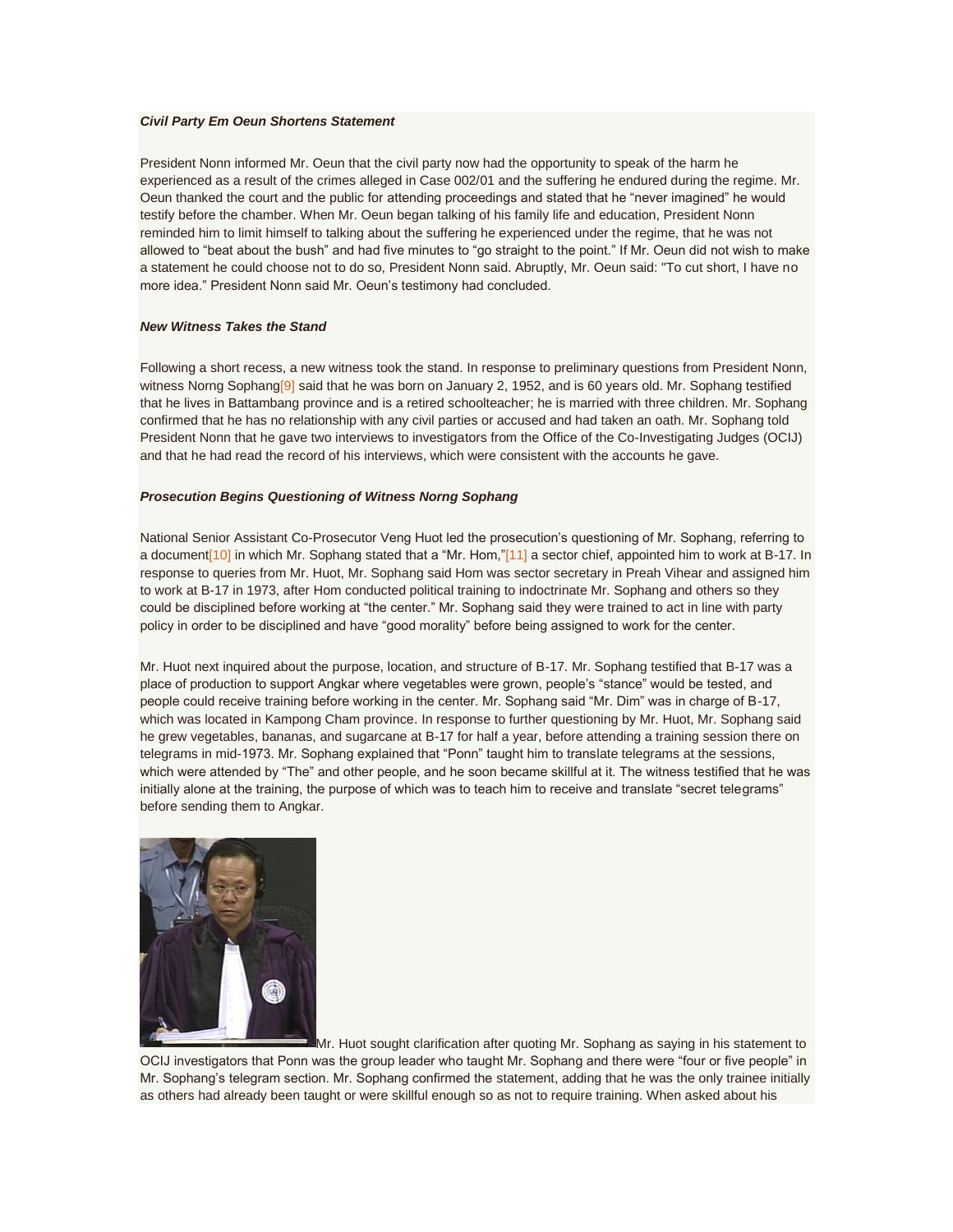duties and the communication system, Mr. Sophang said he received telegrams in secret codes and translated them and submitted them to Ponn, who arranged to have them sent to Angkar. Mr. Sophang explained that incoming messages would be sent to them from zones, bases, and battlefields through radio communication or telegrams before being sent back to targeted areas. Mr. Sophang said Ponn would assign messengers and explained that the process for outgoing messages was the same, with Ponn sending normal telegram text to be translated into a secret code for messengers to deliver to targeted areas.

Referring to Mr. Sophang's statement to OCIJ investigators in which he indicated that he met Pol Pot and Nuon Chea at B-17, Mr. Huot asked if the two men worked and stayed at B-17. Mr. Sophang said Pol Pot and Nuon Chea did not work at B-17, but they came there to inspect production and, he believed, to relax. Mr. Sophang testified that people at B-17 knew Pol Pot and Nuon Chea and when he asked about the identities of senior leaders, he was told about "Bang Pol" and "Bang Nuon." Mr. Sophang said he did not know or see other leaders at B-17.

#### *Witness Testimony Moves to B-20*

Mr. Huot returned to the witness's training in telegrams, inquiring about the duration and his work thereafter. Mr. Sophang said he believed he mastered the skills by 1974, at which point his group was assigned to work at B-20, where he was chairperson of the telegram translation unit. Upon further questioning from Mr. Huot, he described B-20 as a place for production and supplies to support Angkar – as well as an office – where he remained confined to a banana plantation. Mr. Sophang said the telegram translation unit was comprised of himself as group leader, Vangng as deputy group leader, and Dea[m\[12\]](http://www.cambodiatribunal.org/blog/2012/08/secret-telegrams-new-witness-details-communication-structures#_ftn12) as a member. The groups were divided into two at the time, with Mr. Sophang at the rear and Ponn sent to work at the frontline with Pol Pot to the west of Phnom Penh, Mr. Sophang testified. He also described the telegram section as having three interrelated units with his "standalone" section responsible for telegram translation – which was not supervised by another unit and therefore somewhat "autonomous" – a telegram "receiving and sending" unit, and a radio broadcasting unit. "These three units were separate units, and we never knew each other. That was the organization put in place by the Angkar and we did not relate to one another; we had to do our own task," Mr. Sophang testified.

Mr. Huot steered his examination to the people present at B-20, asking Mr. Sophang if he met leaders there. Mr. Sophang said he did not meet leaders, because telegrams he translated were ferried by messengers to leaders and he did not know where they resided, where the telegrams were sent, or for whom they were intended. However, Mr. Sophang confirmed to Mr. Huot that he knew Pang – the person who "supervised the overall task" – who "designated" him to B-17 and indoctrinated him. Mr. Huot asked Mr. Sophang if the telegram unit at B-20 belonged to the center. The witness responded that he did not inquire about the location of or know the whereabouts of the center office, but when he was studying telegram translation in the jungle, he learned from others that the center office was "deep in the jungle."

Regarding the nature of incoming and outgoing telegrams. Mr. Sophang explained that incoming telegrams came to "the rear" in the form of "reports" from the base or the frontlines of battlefields to the upper authority. Outgoing telegrams were in the form of "directives" from the upper to lower authority, including measures, instructions, and circulars for implementation at the base, Mr. Sophang said. The witness testified that reports sent by messengers were usually encoded on every page – sometimes in Khmer numbers, "signs" that had to be decoded, and letters or shorthand writing, the latter usually originating from the frontlines and battlefields. Mr. Sophang said telegrams had to be decoded and sent to the upper authority through messengers, but if reports were in Khmer he did not have to translate them.

Mr. Huot asked how the upper authority prepared directives. Mr. Sophang said that normally secretaries had to take notes on leaders' instructions, which were written as telegrams sent via messenger to the telegram unit and encoded. Mr. Sophang said he had to ensure the whole message was in code numbers and could not be read by anyone but the intended recipient. The messages was then typed by the "telegram typing unit" and sent out, he testified.

Mr. Huot questioned the witness about who couriered telegrams or reports to the upper authority and which leaders frequently received them. Mr. Sophang said reports were addressed and sent to Angkar through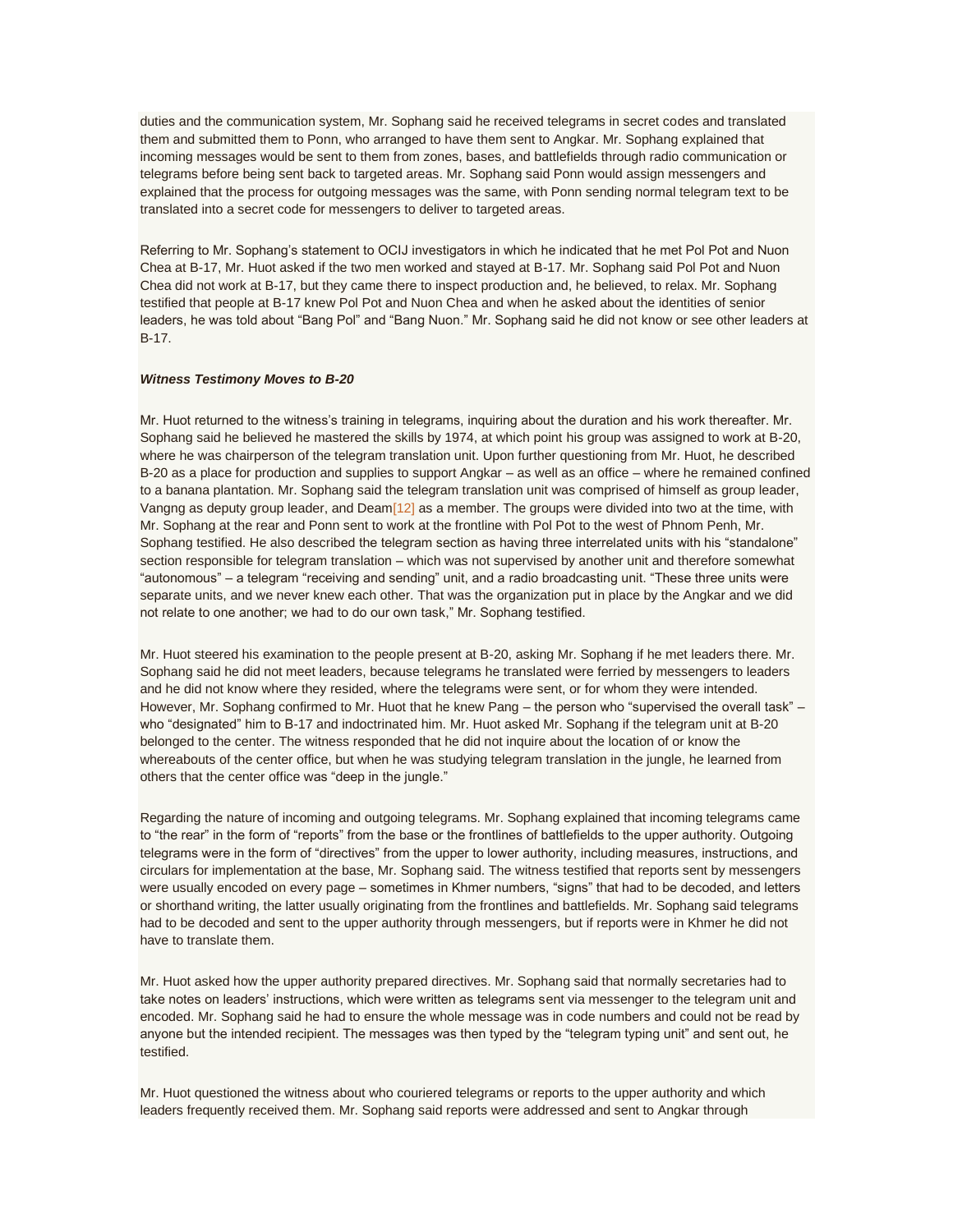messengers after he decoded them; when he was working in the jungle he did not know the recipients, or who represented Angkar. However, Mr. Sophang said the telegrams usually mentioned "Pol." "It was my understanding that 'Pol' was referred to as 'Pol Pot,' and he was the frequent recipient of telegrams," Mr. Sophang said. The witness also testified that the occasional report or telegram would be sent to "Brother Nuon."

### *Pol Pot as he appeared during the period of Democratic Kampuchea. (Source: Documentation Center of Cambodia)*

When asked by Mr. Huot who could authorize who telegrams were sent to in the upper authority, Mr. Sophang said that prior to 1975 he did not know much about the procedure, but after the liberation of Phnom Penh – when he moved to the city – he learned that his unit chairman Ponn was vested with that authority. Mr. Sophang said he did not see to whom incoming reports were copied as it was usually not stated and was at Ponn's discretion, but the "salutation line" mentioned "to Brother Pol" or "to Office 870."

In response to Mr. Huot's inquiries about the substance of directives, Mr. Sophang said the content could depend on the nature of reports from lower levels requesting decisions from the upper authority, to which the upper authority provided comments or instructions. Mr. Sophang said directives could detail political, economic, cultural, or social affairs, and the general situation nationwide. Mr. Huot inquired as to who gave opinions or directives on the economy, as an example. Mr. Sophang said most telegrams about the economy came from the committee of Office 870, whose telegrams normally covered the overall situation in the country, though leaders were responsible for different areas. Mr. Sophang testified:

As for economic affairs the person who was responsible at that time was, if I recall correctly, the person who was handling the materials to be distributed to the base level, and the person who was in charge at that time was Mr. Khieu Samphan. But as for cultural affairs - for example if there was [*sic*] any moral issues among people in society - I believe it was Nuon Chea who was the person in charge. So once again there were different portfolios for different people at that time. As for Pol Pot he was the person who oversaw ever sector and every field. He had the right to say anything concerning anyone.

When asked how he knew that distribution fell under Khieu Samphan, Mr. Sophang said it was not difficult to know Khieu Samphan because he was head of state and during official visits by foreign heads of state, Khieu Samphan would welcome or have an audience with delegates. "Normally before he distributed those materials to the local levels he sent the telegrams to my unit first so that I could relay it to the local authority as to how many items were to be distributed to any specific locality. So it had to go through my unit," Mr. Sophang testified.

Mr. Hut inquired if Mr. Sophang recalled telegrams or directives on the capture of Phnom Penh. The witness replied that from late 1977 and early 1978 there were messages sent about Vietnamese troops moving closer to the border and he saw injured combatants transported for treatment in Phnom Penh due to the conflicts on the eastern border. Mr. Huot clarified that he was referring to the pre-1975 period and Mr. Sophang said that regarding a plan to liberate Phnom Penh from the Lon Nol regime, he received instructions concerning the arrangement of troops for attacking specific targets, for which the bases requested sufficient ammunition and weaponry. However, he did not recall seeing messages relating to the evacuation of people from Phnom Penh.

With Mr. Huot's questioning still on the pre-1975 period, Mr. Sophang said that at each base, zone, sector, and division unit there had to be a communication section and telegram unit. Mr. Sophang told Mr. Huot he did not recall receiving messages or telegrams from foreign countries.

#### *Prosecution Questions Witness on Relocation to Phnom Penh*

In response to queries from Mr. Huot about his relocation to the capital, Mr. Sophang said he came to Phnom Penh in late 1975 after the city was "prepared and organized" – under the orders of his team leader Ponn – and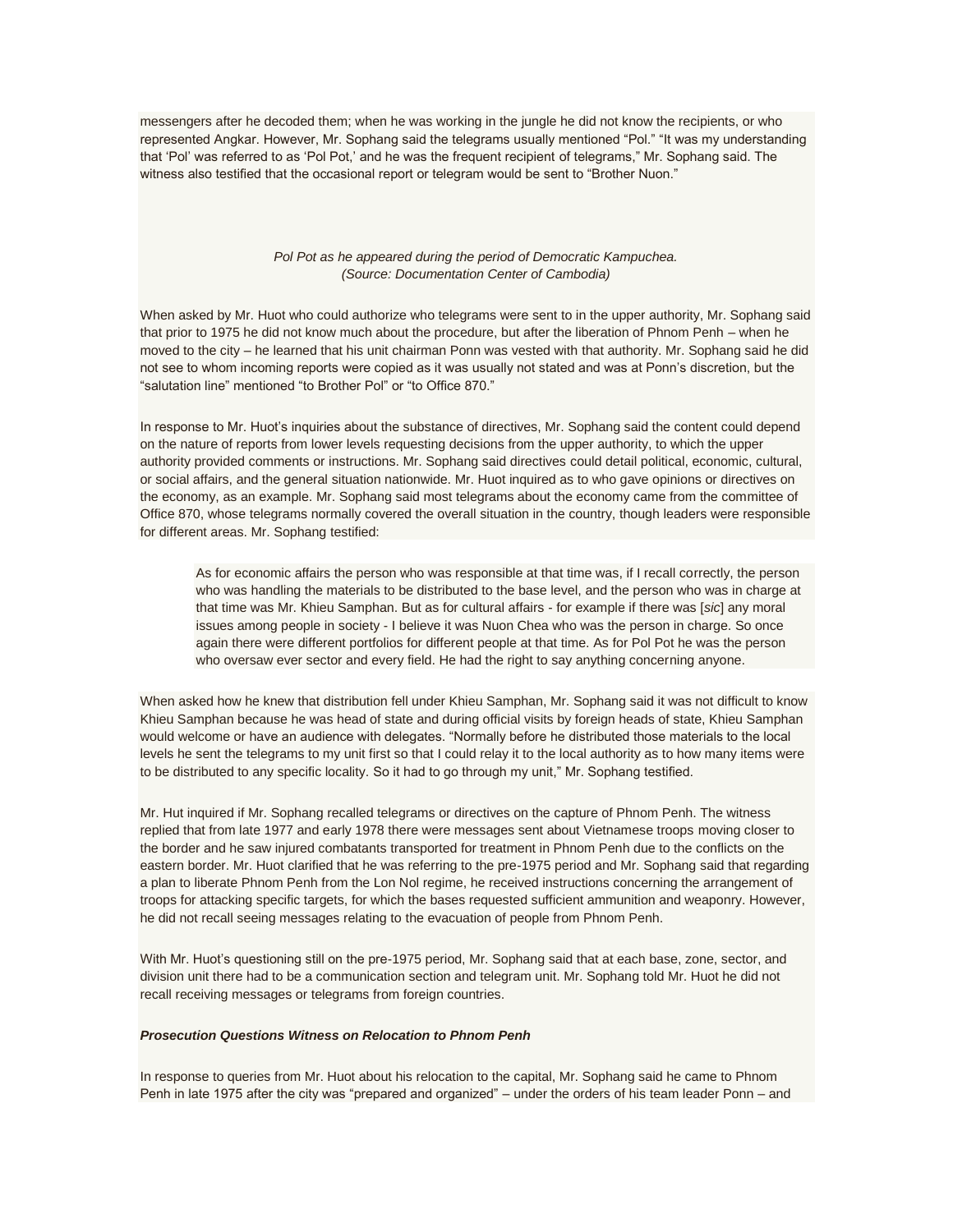was located in an office at the Sothearos School. "When I reached Phnom Penh I noted that the city was very quiet, it was empty of the population. It was not as populated as Phnom Penh these days," Mr. Sophang testified.

Mr. Sophang reported that he was a schoolteacher at the time, charged with training people from various provinces in reading, writing, and typing, understanding "Latin" letters and English, and, gradually, decoding secret telegrams. Mr. Sophang said he also decoded telegrams sent to him by Ponn.<sup>[13]</sup> Mr. Huot asked about the ages of the children he taught and why they were taught to decode telegrams. Mr. Sophang said the main motive for teaching children was to ensure that they acquired skills to serve the party in the future, as decoding telegrams and typing were important. Mr. Sophang said the children were mainly 12 years old and he did not know whether Angkar used them for military or civilian purposes because it was not his business. In response to further questioning from Mr. Huot, Mr. Sophang said there were only a few people who were capable in decoding telegrams, though about 40 children were trained at the time. Mr. Sophang said Ponn and The – heads of the telegram section and then the most senior people in the CPK telecommunications sector – supervised him and he never sent or typed the telegrams himself.

#### *Prosecution Returns to Examining Pre-1975 Period*

Continuing the prosecution's examination of the witness, International Senior Assistant Co-Prosecutor Tarik Abdulhak began his line of questioning by seeking to clarify points in Mr. Sophang's testimony thus far. Mr. Abdulhak asked Mr. Sophang which zones were reporting to the upper authority while he was working at B-20 prior to April 1975. Mr. Sophang said the special zones, East Zone, North Zone, Northeast Zone, Northwest Zone, West Zone, and Southwest Zone and three autonomous regions – Preah Vihear; Mondulkiri; and Siem Reap/Oddar Meanchey – sent telegrams to the upper authority. In relation to the armies, only Son Sen had direct communication with the leaders in the upper authority, Mr. Sophang said.

Mr. Abdulhak asked how Mr. Sophang identified telegrams coming from a specific zone in the pre-1975 period, using the East Zone as an example. Mr. Sophang explained that normally telegrams had secret code numbers, but also had letterheads – such as "NR" followed by a number, then "CK" $[14]$  – with a date underneath. Mr. Sophang said there were also codes – "A-75" for the East Zone, for example – which were formulated by Ponn and Mr. Sophang, who assigned them for zones.

Mr. Sophang testified that the frequency of reports to the upper level prior to April 1975 depended on the situation in respective zones:

If there were contentious battles, then the telegrams were sent 24 hours around the clock, but for zones that were already liberated then the telegrams communication was less frequent. For example, the East Zone had to communicate very often; it had to operate 24 hours a day.



Mr. Sophang responded to Mr. Adbulhak that he could not recall how many

incoming and outgoing telegrams he translated per day as it depended on circumstances, but at times he had to work all day and night to get them sent and outgoing telegrams were less frequent than incoming telegrams.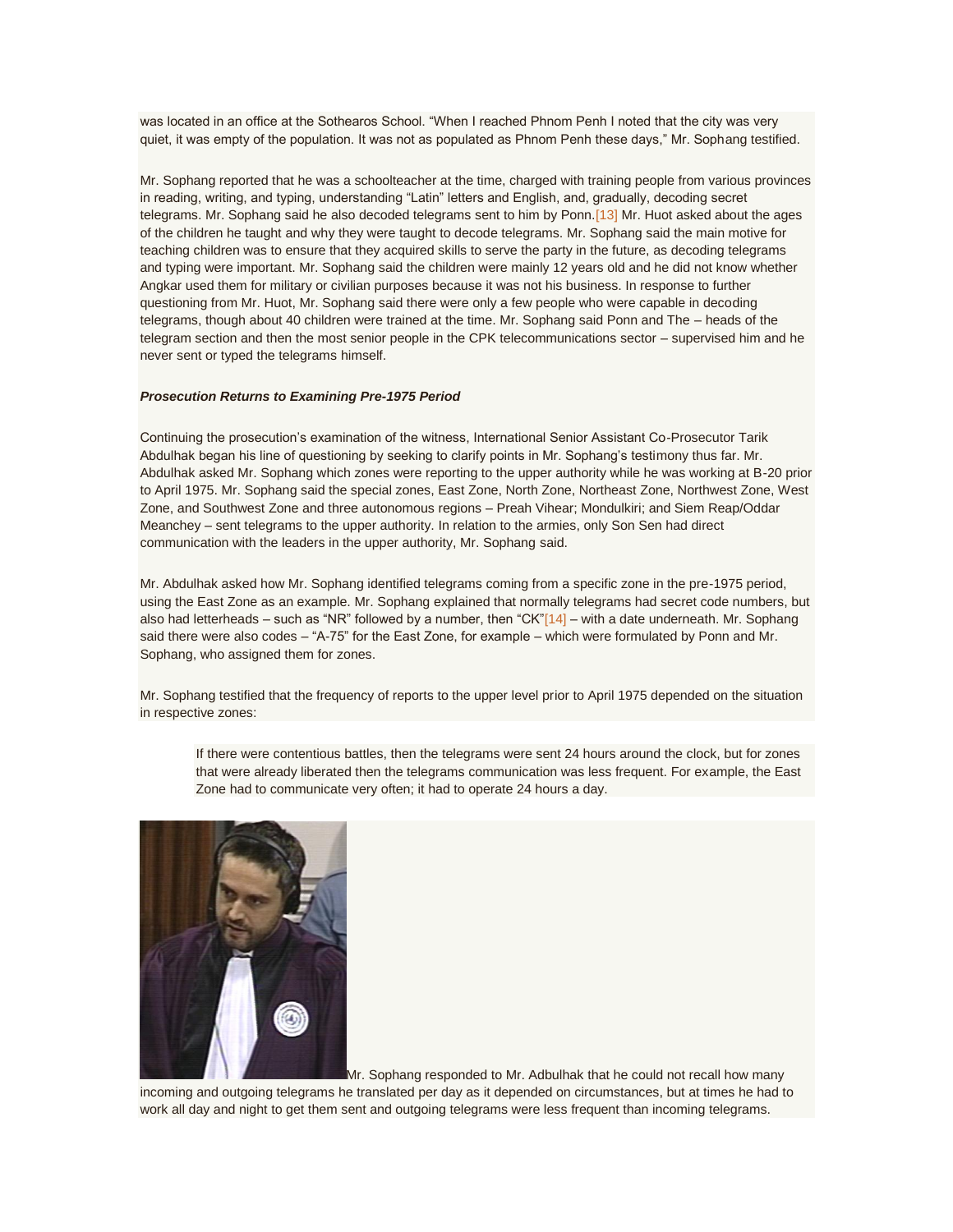Mr. Abdulhak inquired when the witness's unit split into two prior to April 1975, with one group staying at B-20 and another group – or Ponn – moving to the frontline west of Phnom Penh. Mr. Sophang said the division occurred in late 1974, and he only knew that Ponn was close to Pol Pot and accompanied Pol Pot wherever he went. In response to a query about communication from Ponn or Pol Pot from the location west of Phnom Penh, Mr. Sophang said that he received within 24 hours messages or instructions Pol Pot wanted to send. He also said he communicated with Ponn through secret coded telegrams. "If it was the information about the victory from the battlefield, then my section or unit at the rear would prepare the report of the victory and submit it to the broadcasting unit in order for public broadcast," Mr. Sophang testified.

Mr. Abdulhak questioned Mr. Sophang about whether he received such information about the victory of April 17, 1975. Mr. Sophang said telegrams were classified into two categories: secret telegrams and open messages, with a message about victory communicated in a "public form" using Morse code. He explained that he only had to prepare the Khmer version of such a message and forward it to the broadcasting unit.

Mr. Adbulhak again asked if Mr. Sophang received that message and it was broadcast on April 17, or if it was after that date. Mr. Sophang said technology was slow and they did not broadcast a message immediately upon achieving victory:

I remember that it was 9:30 when the victory was claimed, but actually the message … reached my unit at about 10 or so, so I had to prepare written documents to submit to the broadcasting unit. So it was not in a very timely manner, and I was also blamed that I was belated in pronouncing the victory of the Democratic Kampuchea, so at that time there was some one- or two-hours' delay. To my recollection the public pronouncement on radio of the victory was made sometime around 11.

In response to another query from Mr. Adbulhak, Mr. Sophang said that he was referring to the announcement of the victory in Phnom Penh.

Citing Mr. Sophang's statement, [15] Mr. Abdulhak quoted the witness as saying that "Hang["\[16\]a](http://www.cambodiatribunal.org/blog/2012/08/secret-telegrams-new-witness-details-communication-structures#_ftn16)ppointed him to work at B-17 in 1973. The prosecutor asked how he knew B-17 was associated with the "party central committee" at that time. Mr. Sophang said Hang told him he was being sent to the "center office" and when he arrived at B-17, after traveling on foot for a month, he was not sent anywhere else, and thus he assumed it was the party center office.

#### *Witness Describes Situation and Duties after Fall of Phnom Penh*

Mr. Abdulhak steered his examination to Mr. Sophang's teaching in Phnom Penh, asking if his pupils were returned to the bases after their training was complete. Mr. Sophang said some of the children were required by Angkar to work in bases where people skilled with telegrams were scarce; others not capable in decoding telegrams even after training learned to type and receive telegrams, and those who were "very weak" learned how to drive. Mr. Sophang said two children were sent to work in the Northeast Zone – one to Mondulkiri province and the other to Kratie province – but others he taught would be returned to their bases. In response to further questions from Mr. Abdulhak, Mr. Sophang said he provided training first in 1976 and then in mid-1977 to children from only some of the zones.

Mr. Abdulhak inquired whether the telegram transmission and translation offices were set up in Phnom Penh when he arrived in late 1975. Mr. Sophang recalled that the departments and telegram decoding sections were in place as Ponn and his group had arrived in the city before the witness did.

Citing Mr. Sophang's statement, [17] Mr. Abdulak quoted an excerpt that stated Mr. Sophang's unit was under the supervision of Ponn and The, who also oversaw the radio communication and telegram transmission units at the former United States Embassy. In the statement, Mr. Sophang is quoted as saying that the two chaired the "telecommunications section" comprised of the radio communication unit at the former embassy and the telegram translation unit at K1 and Mr. Sophang's school. Mr. Abdulhak sought clarification on whether there were two telegram-decoding units. Mr. Sophang said there was a unit inside the school where he was in charge but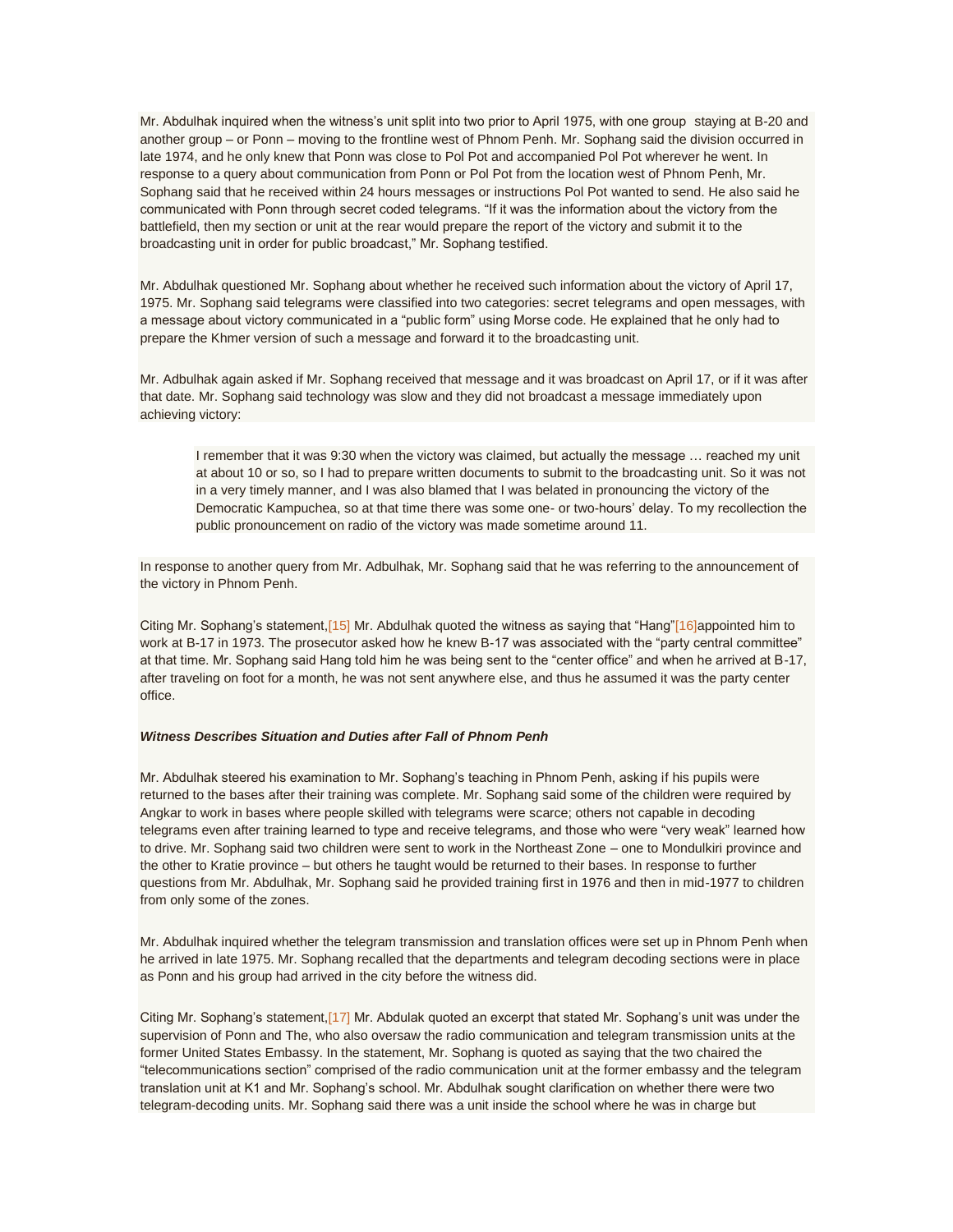supervised by Ponn and Ponn was in charge at K-1. Mr. Sophang said that Yuos was in charge of telegram work at the old U.S. embassy, while Ponn and The were in charge of his unit and of sending telegrams at the embassy. Mr. Abdulhak noted that Mr. Sophang's second statement identified Yuos as head of K-18 and queried whether the unit at the old U.S. embassy was called K-18. The witness confirmed the unit was called K-18 and said telegrams from all over the country would be received and transmitted at the former embassy. Yuos was also supervised by Ponn and The, he testified.

Mr. Sophang confirmed, in response to Mr. Abdulhak, that incoming telegrams would be received at K-18 before being decoded at K-1 or his school. Mr. Sophang said when zones or sectors, or commanders like Son Sen, wanted to send messages they would do so through K-18, where messengers would be assigned to deliver them to K-1 or any particular section, such as his own. Mr. Abdulhak asked who would determine whether an incoming telegram was sent to K-1 or the witness's school. Mr. Sophang said Ponn managed telegrams and would decide if, for instance, Mr. Sophang decoded telegrams or if Ponn had to receive them.

[Ponn] also had to tell Yuos that if it had to be sent to him, then the telegrams had to be sent to K-1. And if they were destined to be sent to me, then they send to Code 38 – 38 is my code – and Yuos had his own code, it would be 57. So 57 here refers to K-18, which was the place where telegrams would be transmitted and received.

Mr. Abdulhak asked if Ponn had a standing instruction as to which telegrams would be sent to K-1 and which to Mr. Sophang's school. Mr. Sophang said Ponn made decisions on telegrams "time and again". Giving an example, he said a telegram would be marked with "A-57" when it referred to the East, which was where the Vietnamese were invading and therefore an important location; therefore, that telegram had to be decoded at K-1, while telegrams to be sent to other areas where there were not serious conflicts were decoded by Mr. Sophang.

In response to an inquiry from Mr. Abdulhak, Mr. Sophang explained that once he decoded an incoming telegram into Khmer text, it would be typed, placed in an envelope, and sent to K-1 where Ponn would manage it from there. Mr. Abdulhak asked if there were telegrams addressed to other offices in Phnom Penh. Mr. Sophang testified that incoming telegrams were decoded into letters or text and sent to the leaders – not to various ministries or people in Phnom Penh – and when telegrams were sent to K-1 it suggested that Ponn would have them delivered.

Mr. Abdulhak read another excerpt from Mr. Sophang's statement relating to outgoing telegrams<sup>[18]</sup> and requested the witness confirm if outgoing messages were handwritten by Ponn and The and coded by K-1 translators or Mr. Sophang and his staff at the school. Mr. Sophang confirmed the practice, testifying that when the central committee needed instructions sent to zones and sectors, Ponn would be summoned to take notes that he would then submit to respective units, such as K-1, for coding. Mr. Sophang said all communications had to be converted into secret coding, which was "complicated" and multi-layered. When asked for an estimate on how many incoming and outgoing telegrams his office handled per day, Mr. Sophang said that after Phnom Penh was liberated the workload reduced and they decoded an average of four to 10 incoming telegrams per day, but they only had to send out a small amount of brief telegrams, which mainly related to how Khieu Samphan wanted goods distributed to the bases. Khieu Samphan would send a telegram to Mr. Sophang's unit about once every 10 days, so the other side could expect a certain amount of goods to be delivered, he testified.

Mr. Abdulhak referred to Mr. Sophang's previous comment that in the pre-1975 period there were telegrams from zones and autonomous sectors and asked if the same was the case after 1975 when the witness was in Phnom Penh. Mr. Sophang said the organization of zones and sectors was the same, except that there was a telegram unit in the Phnom Penh special zone. In response to a question from Mr. Abdulhak, Mr. Sophang confirmed that communication via telegram continued until the date when the Vietnamese entered Phnom Penh.

Citing Mr. Sophang's second statement, [19] Mr. Abdulhak queried whether zones were allocated specific times of day to transmit coded messages to K-18. Mr. Sophang said zones allocated times to contact each other through radio communication, which could happen once or twice a day. Mr. Abdulhak asked if telegrams were being described between zones or from a zone to K-18. Mr. Sophang said he was unsure about communication between zones, and only received messages sent from zones through his telegram unit. In response to questions about radio communication between K-18 and the zones, Mr. Sophang said such communication occurred in accordance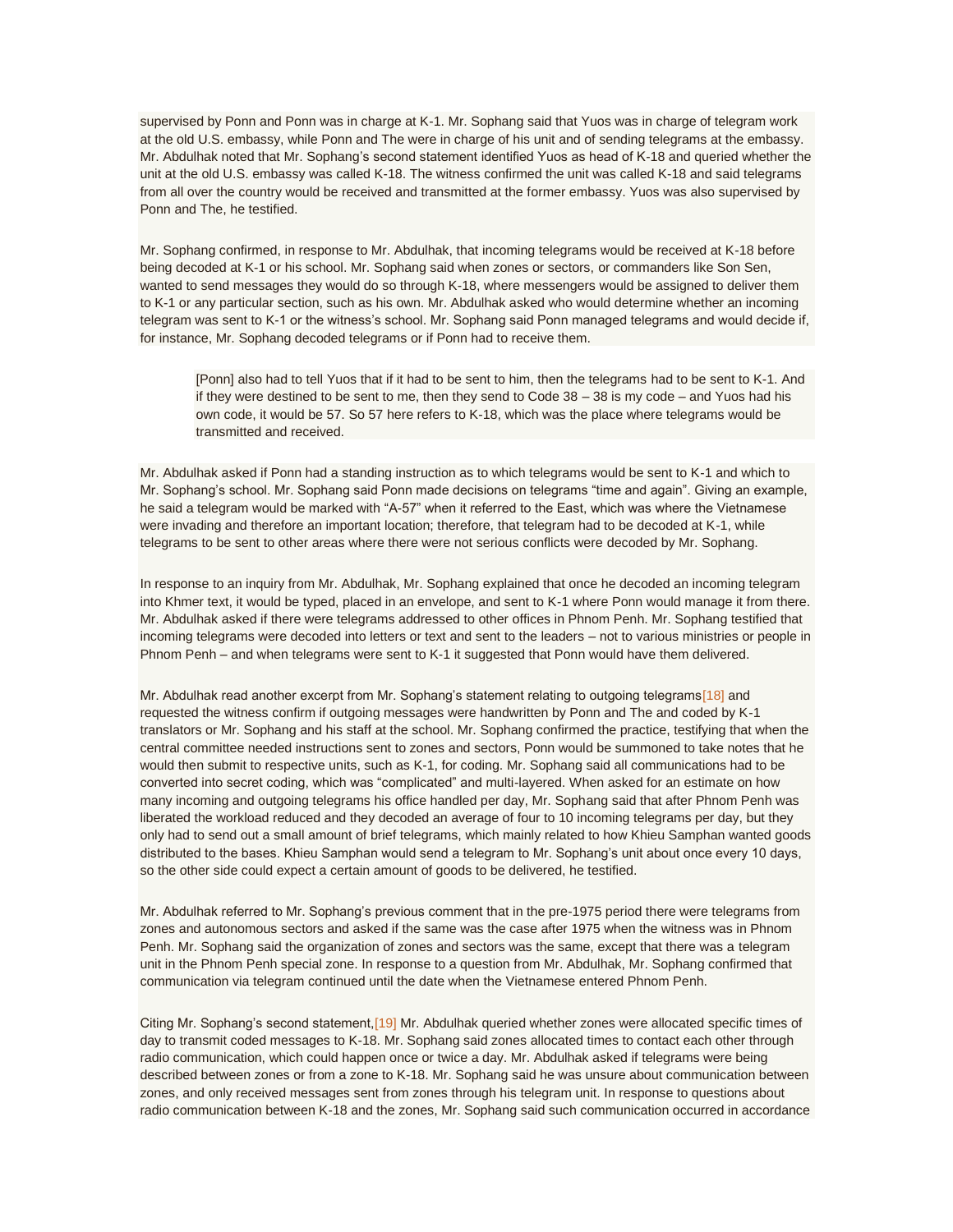with certain times and varied in frequency depending on the circumstances. However, he testified, if the circumstance justified it, the parties could communicate at any time of the day.

Mr. Abdulhak asked if designated zones or offices always received telegrams sent from K-18. Mr. Sophang said he could not be sure if the telegrams reached the targeted recipients or if the person supposed to forward the information did so.

At this point, President Nonn adjourned the proceedings, which are set to resume on Thursday, August 30, 2012, at 10.30 a.m. for a hearing on the fitness to stand trial of accused Ieng Thirith. President Nonn sought confirmation from the Ieng Sary defense on whether their client – as the husband of Ieng Thirith – would participate in the hearing. National Co-Lawyer for Ieng Sary Ang Udom said he would be present and Ieng Sary would participate from the holding cell. President Nonn informed defense teams for Nuon Chea and Khieu Samphan that they did not need to be present.

President Nonn said testimony of Norng Sophang would continue on Monday, September 3, 2012, at 9 a.m. with further examination by the prosecution.

[\[1\]](http://www.cambodiatribunal.org/blog/2012/08/secret-telegrams-new-witness-details-communication-structures#_ftnref) "Russian hospital," "Khmer-Soviet Friendship Hospital," "Cambodia-Soviet Friendship Hospital," "Khmer-Soviet hospital," and "17 April Hospital" refer to the same facility in Phnom Penh.

[\[2\]](http://www.cambodiatribunal.org/blog/2012/08/secret-telegrams-new-witness-details-communication-structures#_ftnref) This individual's name was unclear in the English translation and has also been spelled "Kham."

[\[3\]](http://www.cambodiatribunal.org/blog/2012/08/secret-telegrams-new-witness-details-communication-structures#_ftnref) Ms Guissé read the two excerpts as follows: "At the end of 1977 during my studies, I saw a cadre who was presumed to be an enemy. This person was called Leng Sey; she was handcuffed and she was being transported on a truck"; "I was an eyewitness to the arrest of the teacher Madame Leng Sey who was the spouse of Mr. Tiv Ol. The husband had been accused of being a CIA agent. She was accused of being a KGB agent. This was a particularly traumatizing event. Before she was tossed into the truck, the couple was stripped of their clothes, and some were beaten until they lost consciousness. These events unfolded at the Soviet Hospital in Phnom Penh near the end of 1976."

[\[4\]](http://www.cambodiatribunal.org/blog/2012/08/secret-telegrams-new-witness-details-communication-structures#_ftnref) The temporal jurisdiction of the ECCC is April 17, 1975, to January 6, 1979.

[\[5\]](http://www.cambodiatribunal.org/blog/2012/08/secret-telegrams-new-witness-details-communication-structures#_ftnref) When Em Oeun spoke about the deaths of his mother and father and the aerial bombardment, the testimony and English translation were unclear.

[\[6\]](http://www.cambodiatribunal.org/blog/2012/08/secret-telegrams-new-witness-details-communication-structures#_ftnref) Mr. Oeun also testified, "The next morning my mother died so it was a very grief-stricken moment in our lives." It was unclear in the English translation which date he was using as a point of reference.

[\[7\]](http://www.cambodiatribunal.org/blog/2012/08/secret-telegrams-new-witness-details-communication-structures#_ftnref) This document appeared to be a statement Mr. Oeun provided when seeking the Documentation Center of Cambodia (DC-Cam's) assistance in applying to be a civil party. DC-Cam is a sponsor of the *Cambodia Tribunal Monitor*, and its director, Youk Chhang, serves as co-managing editor.

[\[8\]](http://www.cambodiatribunal.org/blog/2012/08/secret-telegrams-new-witness-details-communication-structures#_ftnref) It appeared Mr. Oeun provided different explanations for his mother's death, including one relating to aerial bombardments and the other to the removal of his father. The English translation was unclear when this issue was discussed.

[\[9\]](http://www.cambodiatribunal.org/blog/2012/08/secret-telegrams-new-witness-details-communication-structures#_ftnref) Norng Sophang said his "original name" was Norng Seng Chim, but he had no alias.